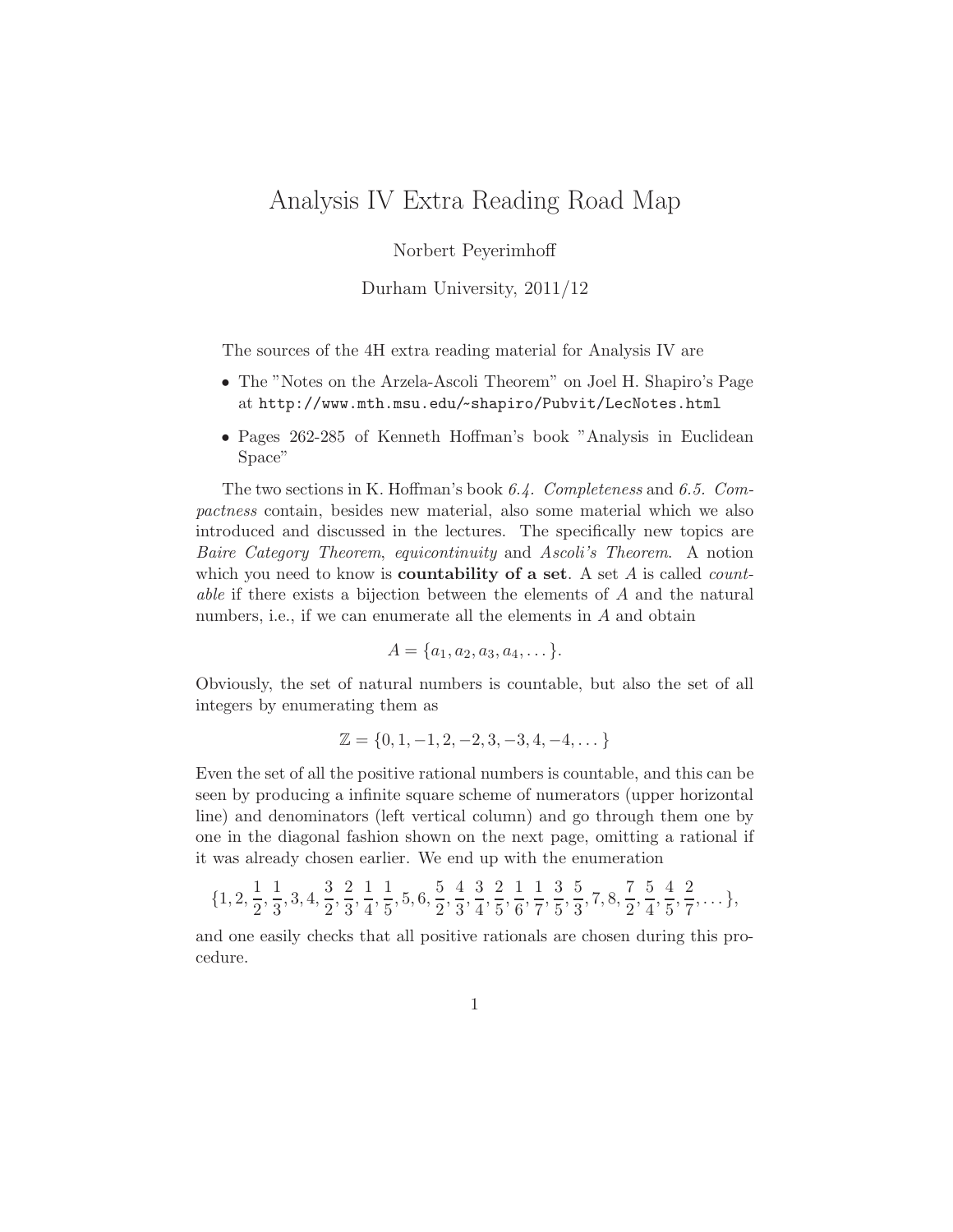

Once we have enumerated all positive rationals by  $\{q_1,q_2,q_3,q_4,\ldots\}$ , we can show the countability of the set of all rationals Q by ordering them as

$$
\mathbb{Q} = \{0, q_1, -q_1, q_2, -q_2, q_3, -q_3, \dots\}.
$$

What about the reals? Assume that **all** reals in the interval  $[0, 1)$  could be enumerated (in which case  $[0, 1)$  would be countable), then we would have  $[0, 1) = \{x_1, x_2, x_3, \dots\}$  and we could write them in their decimal expansions one below the other:

$$
x_1 = 0.x_{11}x_{12}x_{13}x_{14}x_{15}...,
$$
  
\n
$$
x_2 = 0.x_{21}x_{22}x_{23}x_{24}x_{25}...,
$$
  
\n
$$
x_3 = 0.x_{31}x_{32}x_{33}x_{34}x_{35}...,
$$
  
\n
$$
x_4 = 0.x_{41}x_{42}x_{43}x_{44}x_{45}...,
$$
  
\n
$$
\vdots
$$

Georg Cantor's ingenious idea was that one could then look at a number  $y \in [0, 1)$ , whose decimal expansion  $y = 0.y_1y_2y_3y_4y_5...$  is chosen to satisfy  $y_1 \neq x_{11}, y_2 \neq x_{22}, y_3 \neq x_{33}, y_4 \neq x_{44}$ , and so on. By the above assumption, y would have to coincide with some  $x_N \in [0, 1)$ . But the decimal expansion of y differs from that of  $x_N$  because of  $y_N \neq x_{NN}$ , so  $y \neq x_N$ , leading to a contradiction.